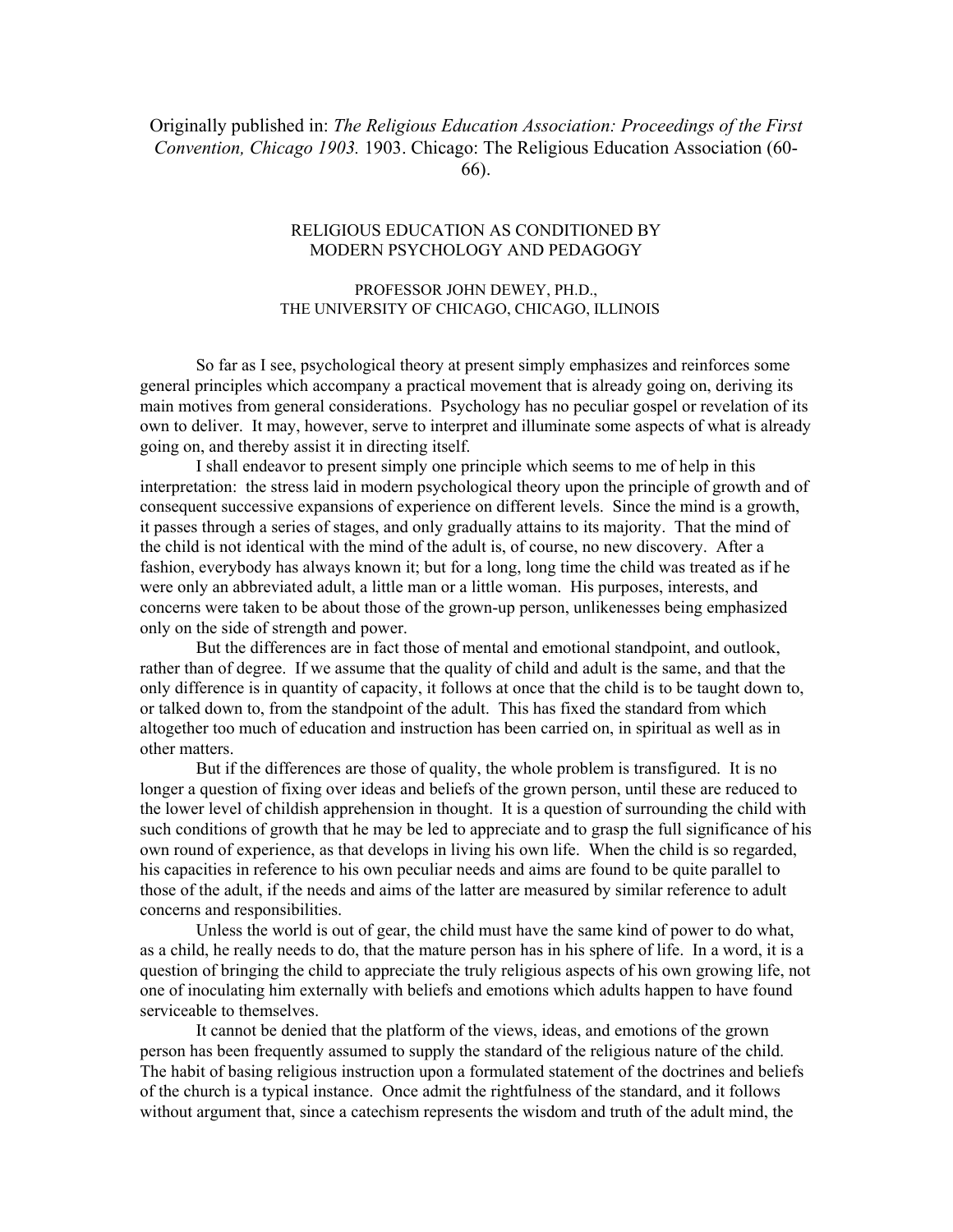proper course is to give to the child at once the benefit of such adult experience. The only logical change is a possible reduction in size—a shorter catechism, and some concessions—not a great many—in the language used.

While this illustration is one of the most obvious, it hardly indicates the most serious aspect of the matter. This is found in assuming that the spiritual and emotional experiences of the adult are the proper measures of all religious life; so that, if the child is to have any religious life at all, he must have it in terms of the same consciousness of sin, repentance, redemption, etc., which are familiar to the adult. So far as the profound significance of the idea of growth is ignored, there are foisted, or at least urged, upon the child copies of the spiritual relationships of the soul to God, modeled after adult thought and emotion. Yet the depth and validity of the consciousness of these realities frequently depend upon aspirations, struggles, and failures which, by the nature of the case, can come only to those who have entered upon the responsibilities of mature life.

To realize that the child reaches adequacy of religious experience only through a succession of expressions which parallel his own growth, is a return to the ideas of the New Testament: "When I was a child I spoke as a child; I understood—or looked at things—as a child; I thought—or reasoned about things—as a child." It is to return to the idea of Jesus, of the successive stages through which the seed passes into the blade and then into the ripening grain. Such differences are distinctions of kind of quality, not simply differences of capacity. Germinating seed, growing leaf, budding flower, are not miniature fruits reduced in bulk and size. The attaining of perfect fruitage depends upon not only allowing, but encouraging, the expanding life to pass through stages which are natural and necessary for it.

To attempt to force prematurely upon the child either the mature ideas or the spiritual emotions of the adult is to run the risk of a fundamental danger, that of forestalling future deeper experiences which might otherwise in their season become personal realities to him. We may make the child familiar with the form of the soul's great experiences of sin and of reconciliation and peace, of discord and harmony of the individual with the deepest forces of the universe, before there is anything in his own needs or relationships in life which makes it possible for him to interpret or to realize them.

So far as this happens, certain further defects or perversions are almost sure to follow. First, the child may become, as it were, vulgarly *blasé.* The very familiarity with the outward form of these things may induce a certain distaste for further contact with them. The mind is exhausted by an excessive early familiarity, and does not feel the need and possibility of further growth which always implies novelty and freshness—some experience which is uniquely new, and hitherto untraversed by the soul. Second, this excessive familiarity may breed, if not contempt, at least flippancy and irreverence. Third, this premature acquaintance with matters which are not really understood or vitally experienced is not without effect in promoting skepticism and crises of frightful doubt. It is a serious moment when an earnest soul wakes up to the fact that it has been passively accepting and reproducing ideas and feelings which it now recognizes are not a vital part of its own being. Losing its hold on the form in which the spiritual truths have been embodied, their very substance seems also to be slipping away. The person is plunged into doubt and bitterness regarding the reality of all things which lie beyond his senses, or regarding the very worth of life itself.

Doubtless the more sincere an serious persons find their way through, and come to some readjustment of the fundamental conditions of life by which they re-attain a working spiritual faith. But even such persons are likely to carry with them scars from the struggles through which they have passed. They have undergone a shock and upheaval from which every youth ought, if possible, to be spared, and which the due observance of the conditions of growth would avoid.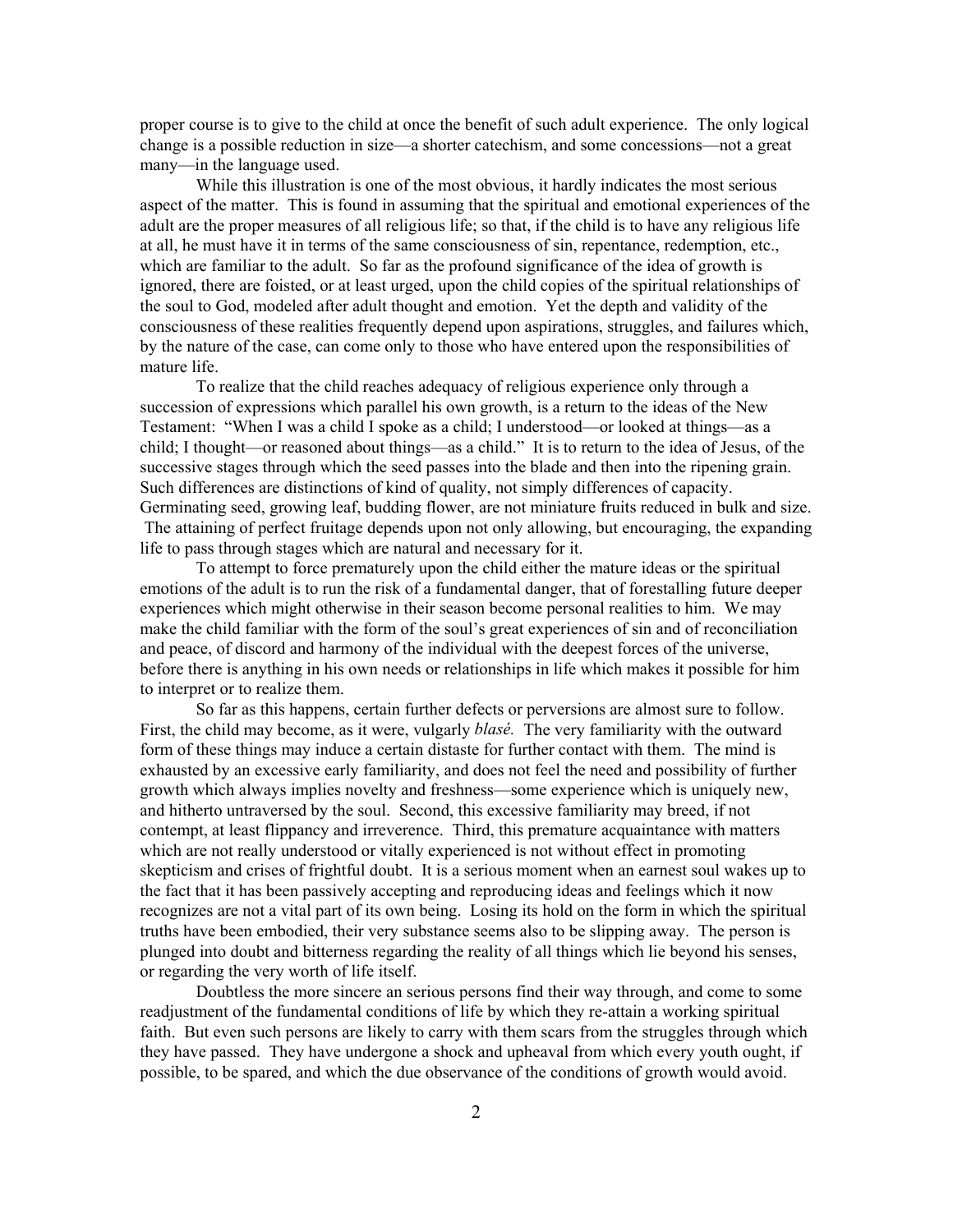There is some danger that we shall come to regard as perfectly normal phenomena of adolescent life certain experiences which are in truth only symptoms of maladjustment resulting from the premature fixation of intellectual and emotional habits in the earlier years of childhood. Youth, as distinct from childhood, is doubtless the critical time in spiritual experience; but it would be a calamity to exaggerate the differences, and to fail to insist upon the more fundamental principle of continuity of development.

In other cases there does not seem to be enough fundamental seriousness; or else the youth lives in more distracting circumstances. So, after a brief period of doubt, he turns away, somewhat calloused, to live on the plane of superficial interests and excitements of the world about him. When none of these extreme evils result, yet something of the bloom of later experience is rubbed off; something of its richness is missed because the individual has been introduced to its form before he can possibly grasp its deeper significance. Many persons whose religious development has been comparatively uninterrupted, find themselves in the habit of taking for granted their own spiritual life. They are so thoroughly accustomed to certain forms, emotions, and even terms of expression, that their experience becomes conventionalized. Religion is a part of the ordinances and routine of the day rather than a source of inspiration and renewing of power. It becomes a matter of conformation rather than of transformation.

Accepting the principle of gradual development of religious knowledge and experience, I pass on to mention one practical conclusion: the necessity of studying carefully the whole record of the growth, in individual children during their youth, of instincts, wants, and interests from the religious point of view. If we are to adapt successfully our methods of dealing with the child to his current life experience, we have first to discover the facts relating to normal development. The problem is a complicated one. Child-study has made a beginning, but only a beginning. Its successful prosecution requires a prolonged and co-operative study. There are needed both a large inductive basis in facts, and the best working tools and methods of psychological theory. Child-psychology in the religious as in other aspects of experience will suffer a setback if it becomes separated from the control of the general psychology of which it is a part. It will also suffer a setback if there is too great haste in trying to draw at once some conclusion as to practice from the control of the general psychology of which it is a part. It will also suffer a setback if there is too great haste in trying to draw at once some conclusion as to practice from every new set of facts discovered. For instance, while many of the data that have been secured regarding the phenomena of adolescence are very important in laying down base lines for further study, it would be a mistake to try immediately to extract from these facts a series of general principles regarding either the instruction or education of youth from the religious point of view. The material is still too scanty. It has not as yet been checked up by an extensive study of youth under all kinds of social and religious environments. The negative and varying instances have been excluded rather than utilized. In many cases we do not know whether our facts are to be interpreted as causes or effects; or, if they are effects, we do not know how far they are normal accompaniments of psychical growth, or more or less pathological results of external social conditions.

This word of caution, however, is not directed against the child-study in itself. Its purport is exactly the opposite: to indicate the necessity of more, and much more of it. It will be necessary to carry on the investigation in a co-operative way. Only a large number of inquirers working at the same general question, under different circumstances, and from different points of view, can reach satisfactory results. If a Convention like this were to take steps to initiate and organize a movement for this sort of study, it would mark the dawn of a new day in religious education. Such a movement could provide the facts necessary for a positive basis of a constructive movement; and would at the same time obviate the danger of a one-sided, premature